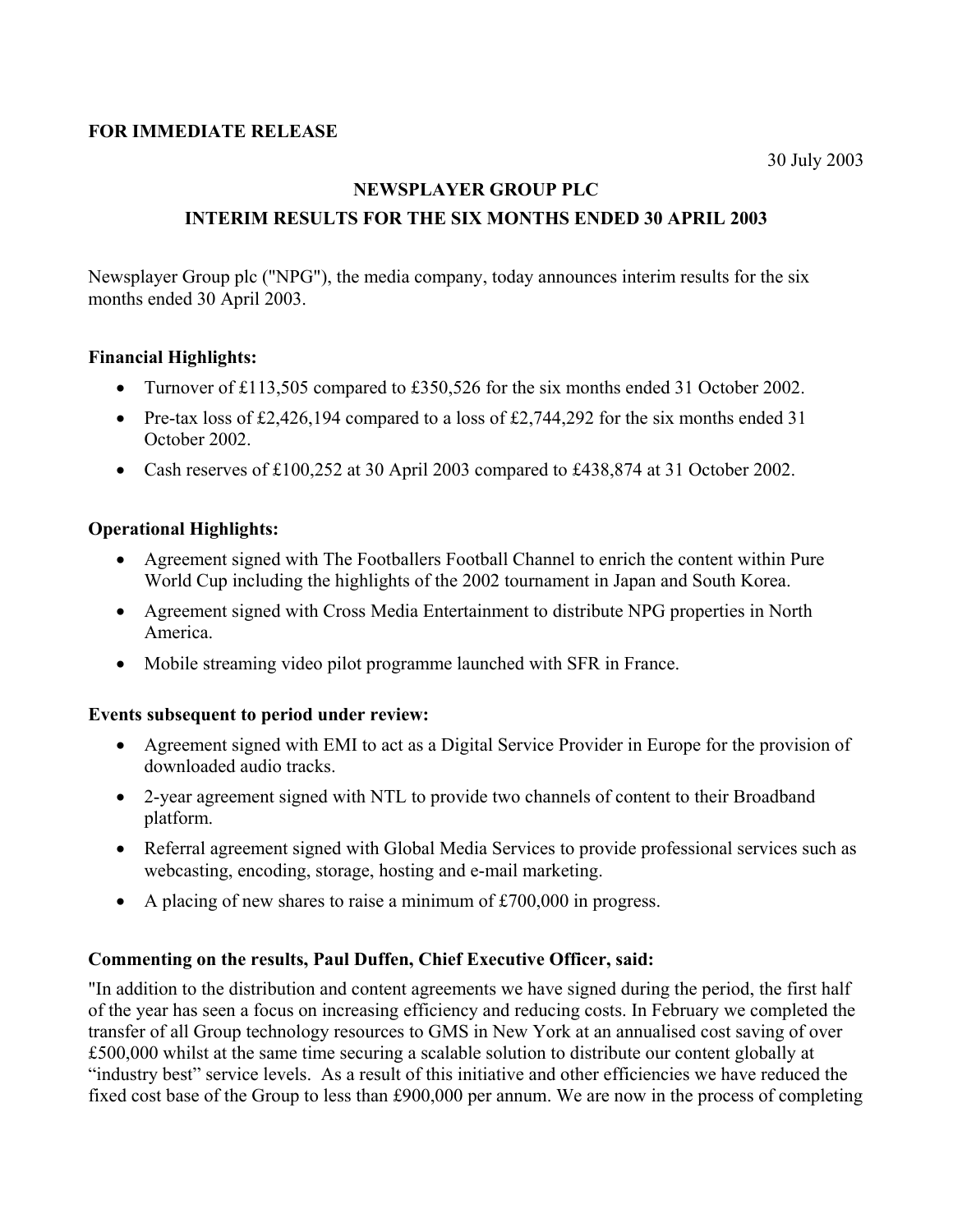a placing of new shares, to raise a minimum of £700,000 before expenses to enable us to complete the all-paper acquisition of Global Media Services. As at 29 July 2003 we have commitments in hand for the minimum amount of £700,000 and anticipate the fundraising being completed by 1 August 2003."

## **Enquiries:**

NPG plc 020 7927 6699 Paul Duffen, CEO

Merlin Financial 020 7606 1244 Philip Ranger/Nicola Davidson

# **CHIEF EXECUTIVE STATEMENT**

## **OVERVIEW**

**Newsplayer Group plc** is a new media company that exploits rights and/or licenses to quality cultural and historical video content and markets them globally to business, educational and consumer audiences using interactive technology. Revenues are generated from the licensing of content to third parties, from subscription and pay-per-view fees paid by consumers, and from shared advertising revenues. NPG is becoming the partner of choice for the digitization and distribution of broadcast content and interactive programme creation.

# **MEDIA CHANNELS AND LICENSED CONTENT**

**Footage.net** - A leading stock footage portal which manages the databases of many of the world's leading stock footage libraries, including ABC News, CNN, Action Sports, National Geographic, and many others.

**Newsplayer.com** - ITN/Reuters Archives. A subscription consumer channel offering 1,000 hours of footage from ITN/ Reuters, including material from Paramount, Gaumont, British Empire News, Visnews, French Pathe et al. Features original video footage of some of the most important and notable events of the 20th century.

**Frost.tv** - The Frost Collection. A video-on-demand subscription channel featuring the unparalleled archive of 40 years of Sir David Frost's original interviews with the world's most famous public figures. Strategic partnership to develop commercial applications, both on- and off-line.

**Screenplayer.com** - Passport International Productions. A video-on-demand subscription channel offering the largest collection of Hollywood footage in the world, including more than 650 hours of movie-related documentaries comprised of film trailers, celebrity interviews and profiles of the stars.

**Video.tv** - EMI Catalogue. A video-on-demand subscription channel providing an interactive collection of EMI music videos featuring artists and groups spanning the 20th Century. Advanced negotiations are underway with other major record labels who have expressed an interest in having their material represented on VideoTV.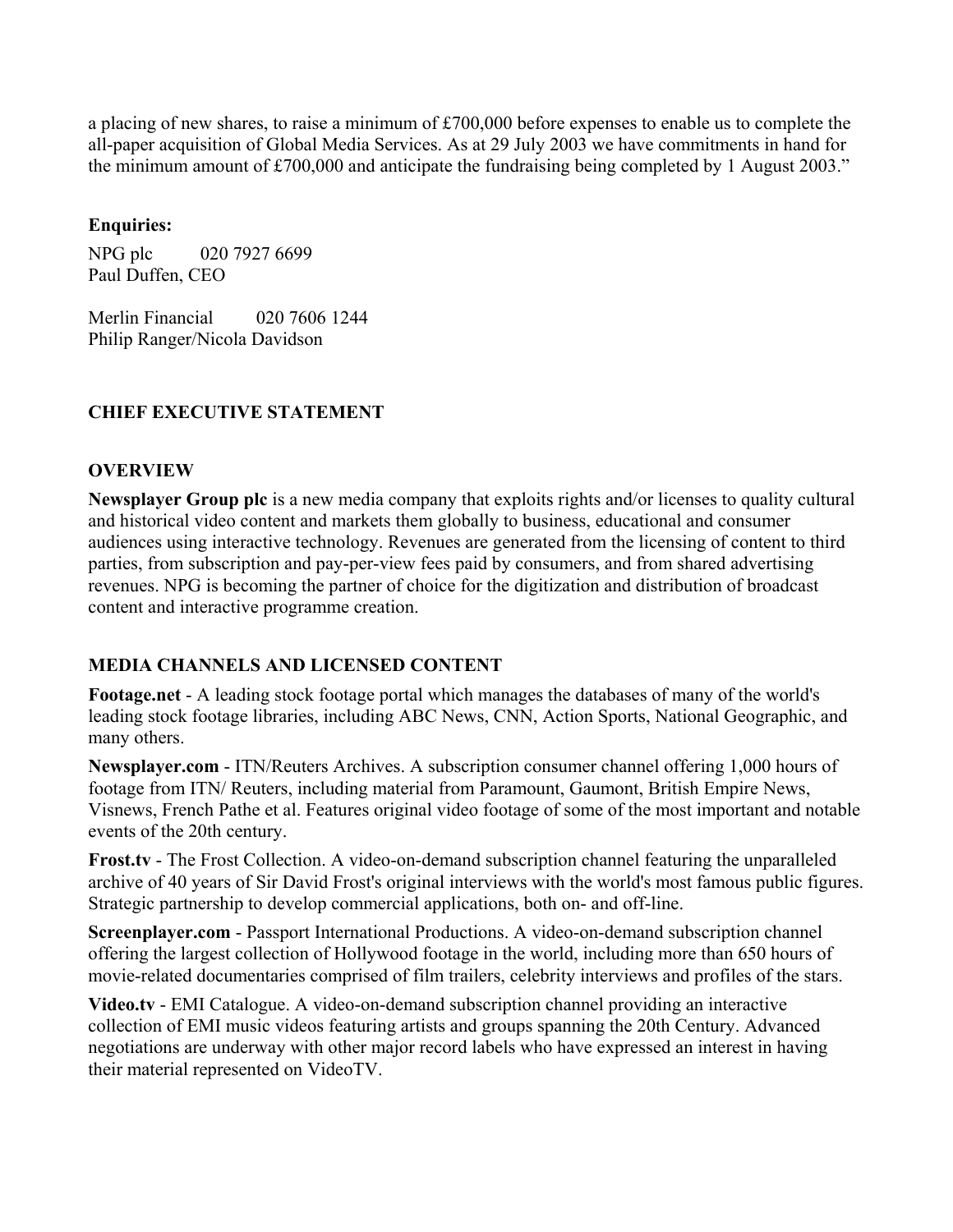**Birdstream.com** - RSPB Film Collection. A video-on-demand subscription channel giving access to 100 hours of award-winning wildlife footage in the Film Collection of the Royal Society for the Protection of Birds. Professional programme makers can also license the material through RSPB's website.

**Pure World Cup.com-** A video-on-demand subscription channel providing World Cup highlights from 1958 to 1998.

**Ucreate.tv** - A unique editing tool allowing users to make their own films online using home video material and 1,000 hours of classic archive footage from newsplayer.com.

**The Alison Mercer Collection**- Exclusive licence for 80 hours, or 1400 video clips, of film-related material of cinema's golden age and US-focused archive news and features.

**Stock Video of Boston**- Exclusive licence for 150 hours of classic sports footage from Stock Video of Boston, sourced from Columbia Sports News, Castlefilms and a selection of private collections.

# **FINANCIAL RESULTS**

The loss for the period was £2,426,194 compared to a loss of £720,304 for the equivalent period in 2002. No dividend has been paid or is proposed.

# **OUTLOOK**

The outlook for the Group continues to focus on the strategy outlined in the annual report issued in April 2003. Our partnership with GMS in New York has enabled the Company to strengthen and consolidate our technical resource whilst at the same time providing us with the tools to pursue servicebased revenues around the creation and distribution of streaming media assets. The USA is undoubtedly a very important market for the Company's products and services and the combination of our subsidiary company, NPG Inc., and our relationship with GMS provides an ideal platform for us to exploit that opportunity.

We have stated that it is our intention to acquire GMS. The process has taken longer than originally anticipated but should be completed in the summer of 2003. In the meantime we continue to work closely as strategic partners and I am confident that the combination of our two businesses with complementary products, skill sets, geographical location and a low cost base will enable the Company to reach monthly profitability by the end of 2003.

**Paul Duffen Chief Executive**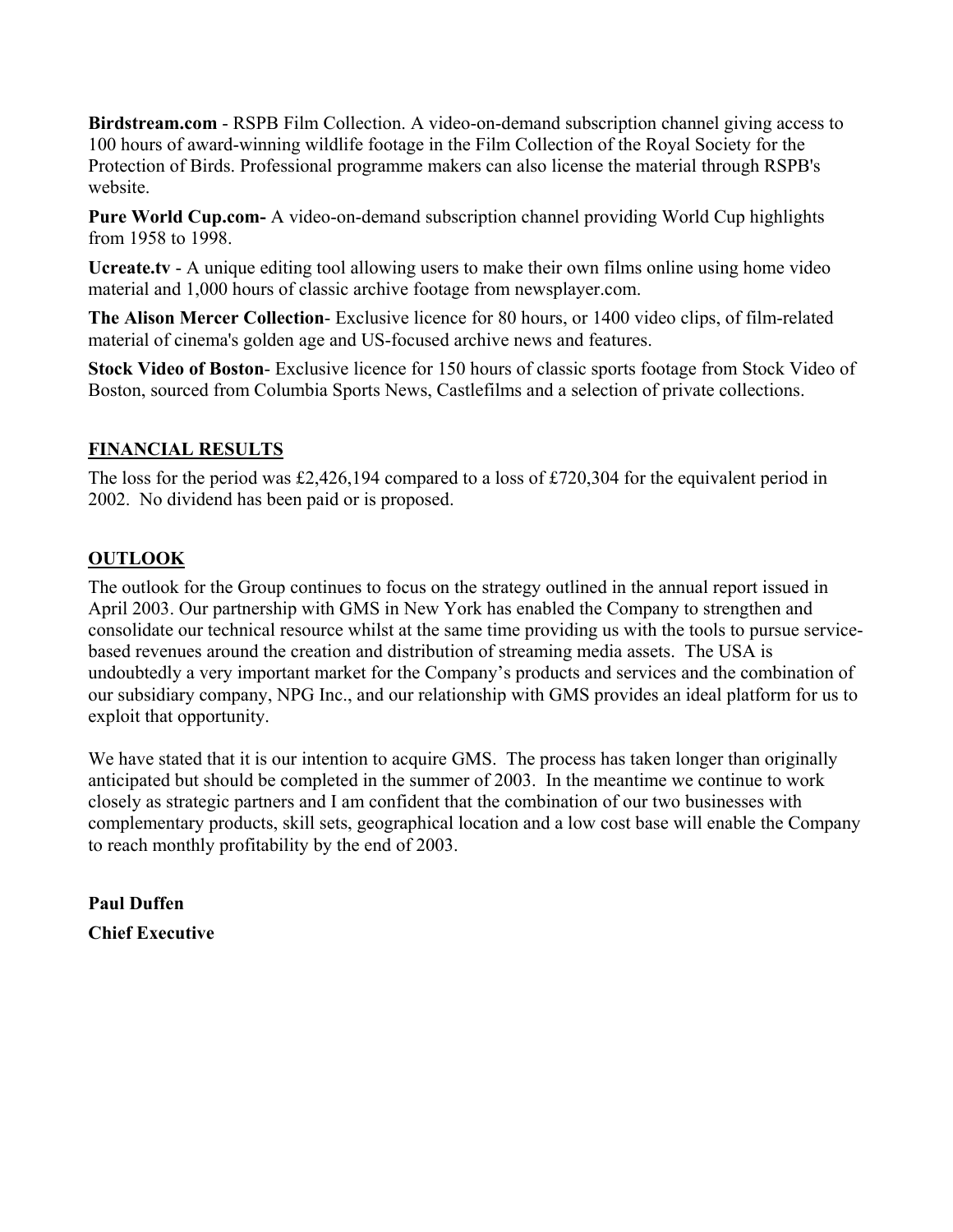# UNAUDITED RESULTS FOR THE SIX MONTHS ENDED 30 APRIL 2003

## **Consolidated Profit and Loss Account**

|                                                                                  | <b>Note</b> | Six months<br>ended<br>30 April 2003 | Six months<br>ended<br>30 April 2002 | Year ended<br>31 Oct 2002 |
|----------------------------------------------------------------------------------|-------------|--------------------------------------|--------------------------------------|---------------------------|
|                                                                                  |             | $\pmb{\mathfrak{L}}$                 | $\pounds$                            | $\mathbf f$               |
| Turnover                                                                         | 5           | 113,505                              | 603,738                              | 954,264                   |
| Cost of sales                                                                    |             | (47, 553)                            | (171, 723)                           | (526, 737)                |
| Gross profit                                                                     |             | 65,952                               | 432,015                              | 427,527                   |
| Operating expenses before exceptional<br>charges                                 |             | (1,520,349)                          | (1, 197, 055)                        | (2,953,279)               |
| Prepayment write off                                                             | 6           | (682, 058)                           |                                      |                           |
| Impairment charges                                                               | 6           | (289, 807)                           |                                      | (998, 699)                |
| <b>Total Operating expenses</b>                                                  |             | (2,492,214)                          | (1,197,055)                          | (3,951,978)               |
| Operating loss                                                                   |             | (2,426,262)                          | (765,040)                            | (3,524,451)               |
| Interest receivable                                                              |             | 1,068                                | 44,736                               | 59,855                    |
| Interest payable                                                                 |             | (1,000)                              |                                      |                           |
| Loss on ordinary activities before taxation                                      |             | (2,426,194)                          | (720, 304)                           | (3,464,596)               |
| Taxation                                                                         |             |                                      | (500)                                | (1,000)                   |
| Loss on ordinary activities after taxation<br>and retained profit for the period |             | (2,426,194)                          | (720, 804)                           | (3,465,596)               |
| Loss per ordinary share - basic                                                  | 3           | (3.49p)                              | (1.07p)                              | (5.03p)                   |

All operations derive from continuing activities.

No statement of total recognised gains and losses has been presented as there are no recognised gains and losses other than the loss for the period.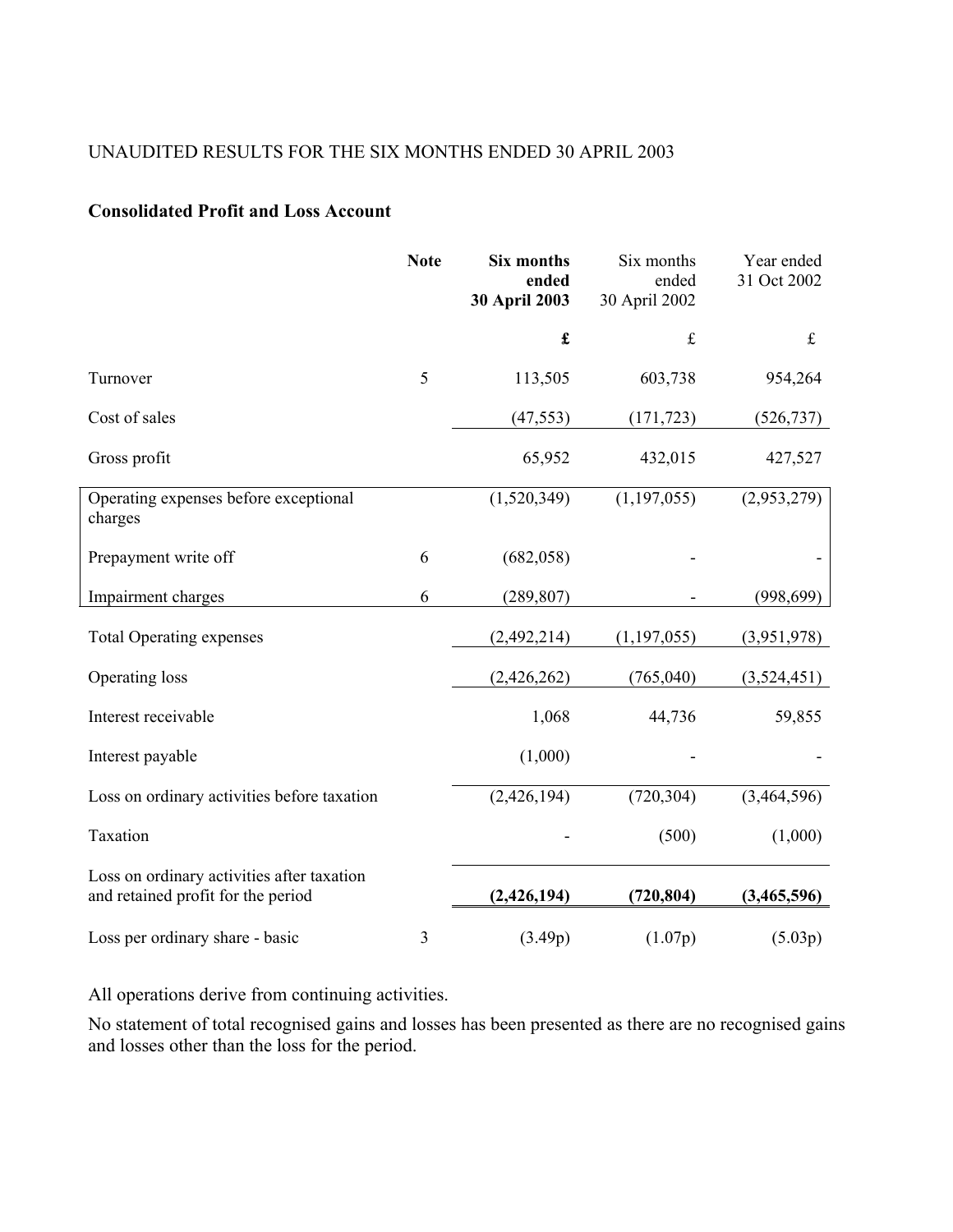# **Consolidated Balance Sheet**

|                                                         | <b>Note</b>      | At<br>30 April 2003  | At<br>30 April 2002  | At<br>31 Oct 2002    |
|---------------------------------------------------------|------------------|----------------------|----------------------|----------------------|
|                                                         |                  |                      |                      |                      |
|                                                         |                  | $\pmb{\mathfrak{L}}$ | $\mathbf f$          | $\mathbf f$          |
| <b>Fixed assets:</b>                                    |                  |                      |                      |                      |
| Intangible assets<br>Tangible assets                    | $\boldsymbol{7}$ | 2,071,624<br>183,108 | 3,218,746<br>238,267 | 2,727,455<br>237,370 |
|                                                         |                  | 2,254,732            | 3,457,013            | 2,964,825            |
| <b>Current assets:</b>                                  |                  |                      |                      |                      |
| Debtors                                                 | $8\,$            | 218,066              | 2,132,230            | 1,067,839            |
| Cash at bank and in hand                                |                  | 100,252              | 1,783,885            | 438,874              |
| Creditors: amounts falling due within one year          | 9                | (560, 055)           | (499, 147)           | (342, 349)           |
| Net current (liabilities)/assets                        |                  | (241, 737)           | 3,416,968            | 1,164,364            |
| Total assets less current liabilities                   |                  | 2,012,995            | 6,873,981            | 4,129,189            |
| Creditors: amounts falling due in more than<br>one year | 9                | (160,000)            |                      |                      |
| <b>Total Net assets</b>                                 |                  | 1,852,995            | 6,873,981            | 4,129,189            |
|                                                         |                  |                      |                      |                      |
| <b>Capital and Reserves</b>                             |                  |                      |                      |                      |
|                                                         |                  | $\pmb{\mathfrak{L}}$ | $\pounds$            | $\mathbf f$          |
| Called up share capital                                 | 10               | 722,688              | 692,688              | 692,688              |
| Share premium account                                   |                  | 11,827,380           | 11,707,380           | 11,707,380           |
| Merger reserve                                          |                  | (509, 386)           | (509, 386)           | (509, 386)           |
| Profit and loss account                                 |                  | (10, 187, 687)       | (5,016,701)          | (7,761,493)          |
| <b>Shareholders' funds</b>                              | 11               | 1,852,995            | 6,873,981            | 4,129,189            |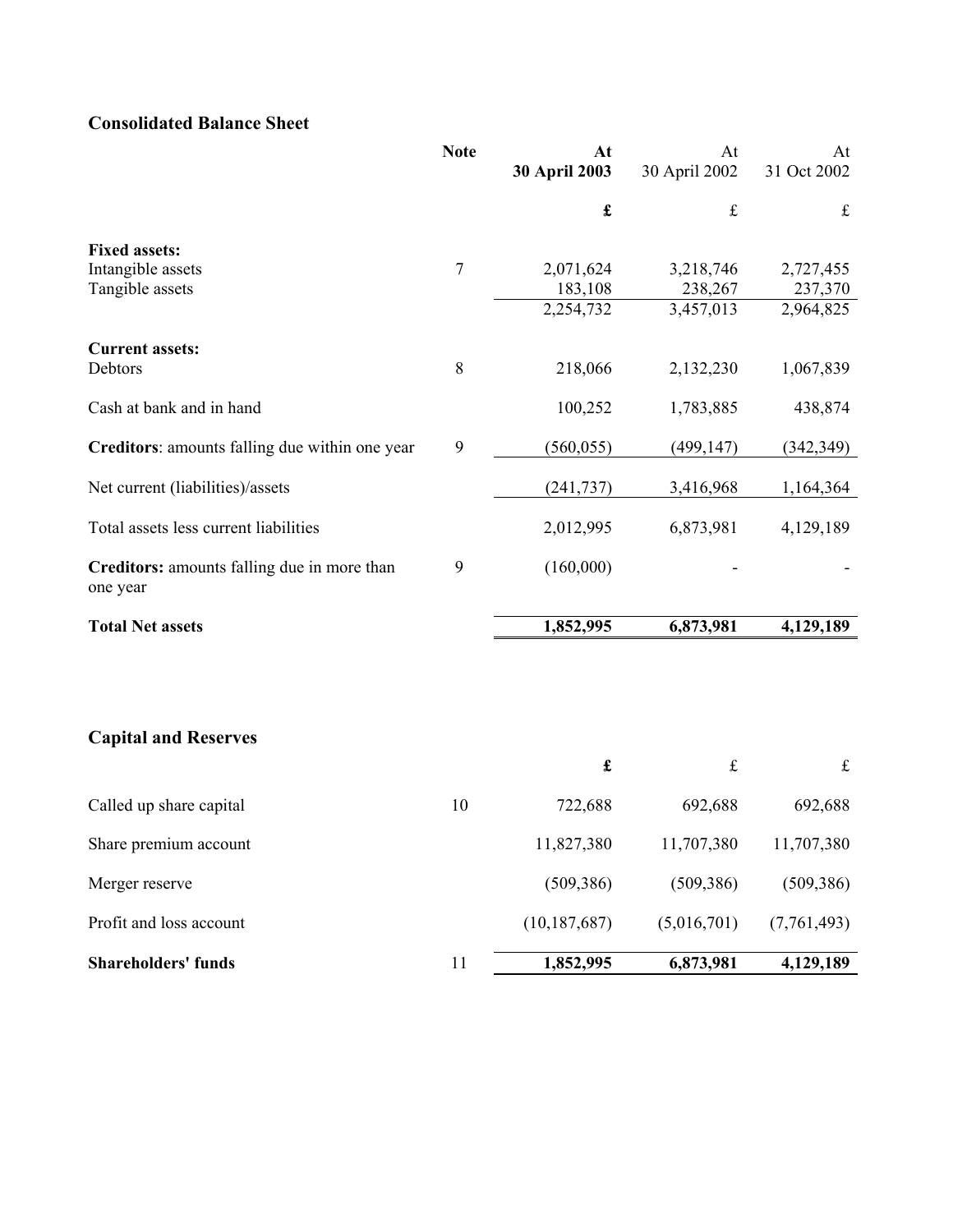# **Consolidated Cash Flow Statement**

|                                                       | <b>Note</b> | Six months<br>ended<br>30 April 2003 | Six months ended<br>30 April 2002 | Year ended<br>31 Oct 2002 |
|-------------------------------------------------------|-------------|--------------------------------------|-----------------------------------|---------------------------|
|                                                       |             | $\pmb{\mathfrak{L}}$                 | $\pounds$                         | $\mathbf f$               |
| Net cash outflow from operating activities            | 12          | (649, 690)                           | (795,366)                         | (1,223,993)               |
| Returns on investment and servicing of finance        |             | 1,068                                | 45,313                            | 59,855                    |
| Taxation paid                                         |             |                                      |                                   | (1,500)                   |
| Capital expenditure and financial investment          |             |                                      | (822, 186)                        | (1,893,015)               |
| Management of liquid resources                        |             |                                      |                                   |                           |
| Acquisitions and disposals                            |             |                                      | (476, 731)                        | (335, 330)                |
| Cash outflow before financing                         |             | (648, 622)                           | (2,048,970)                       | (3,393,983)               |
| Financing:                                            |             |                                      |                                   |                           |
| New unsecured loan<br>Issue of ordinary share capital | 9<br>10     | 160,000<br>150,000                   | 34,634                            | 34,636                    |
| Decrease in cash                                      |             | (338, 622)                           | (2,014,336)                       | (3,359,347)               |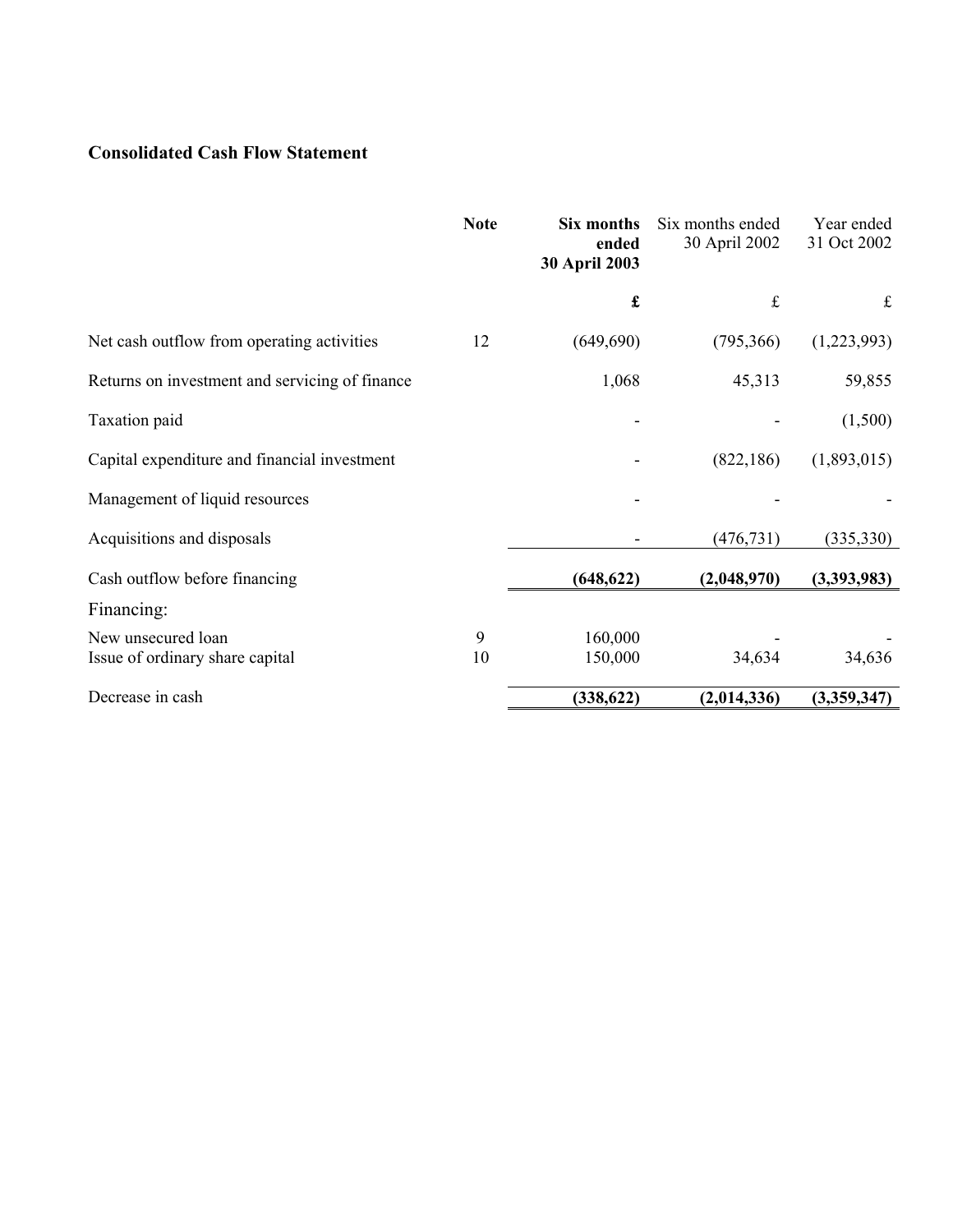### **Notes**

### **1. Accounting policies and additional information**

These interim results for the six month period ended 30 April 2003 do not constitute statutory accounts and have been neither reviewed nor audited by our auditors. The financial information for the year ended 31 October 2002 is derived from the statutory accounts for that year which have been delivered to the Registrar of Companies. The auditors reported on those accounts; their report was unqualified and did not contain a statement under s237(2) or (3) Companies Act 1985.

The accounting policies are consistent with those applied in the preparation of the statutory accounts for the year ended 31 October 2002.

### **2. Going concern**

The Directors have prepared this financial information on a going concern basis as the forecasts they have prepared indicate that the Group will have sufficient cash resources to satisfy its liabilities as they fall due for a period of at least twelve months from the date of this announcement. These forecasts are subject to a number of uncertainties.

Firstly, the forecast contains a significant increase in revenues that are dependent upon the completion of a number of deals that are in the final stages of negotiation. Significant contracts have been signed after the review period, most notably with NTL, and the Directors are confident that they will be successful in securing further deals. Furthermore, the Group has made a claim for more than £150,000, after expenses, in tax credits in relation to research and development expenditure. At the date of approval of the accounts, this tax claim had been submitted although the outcome of the claim is still uncertain.

In addition, the Group is in the process of raising additional funding that is necessary to fund the operations and expansion of the Group. The Directors have agreed to defer a proportion of their entitlement to further salary payments until this fund raising has been completed and have agreed to accept payment in Newsplayer Group plc shares to conserve further the cash available to the Group. With commitments already secured for the minimum amount required, the Directors are confident that this fundraising will be successful and as a result that the Group will remain a going concern.

The financial information does not include any adjustments that would result if the going concern basis of preparation was not appropriate.

### **3. Loss per share**

The calculation of loss per share has been based on the loss after taxation for the period of £2,426,194 and the weighted average number of ordinary shares in issue during the period of 71,942,393.

Diluted EPS is not presented in respect of outstanding share options since none of the options are dilutive.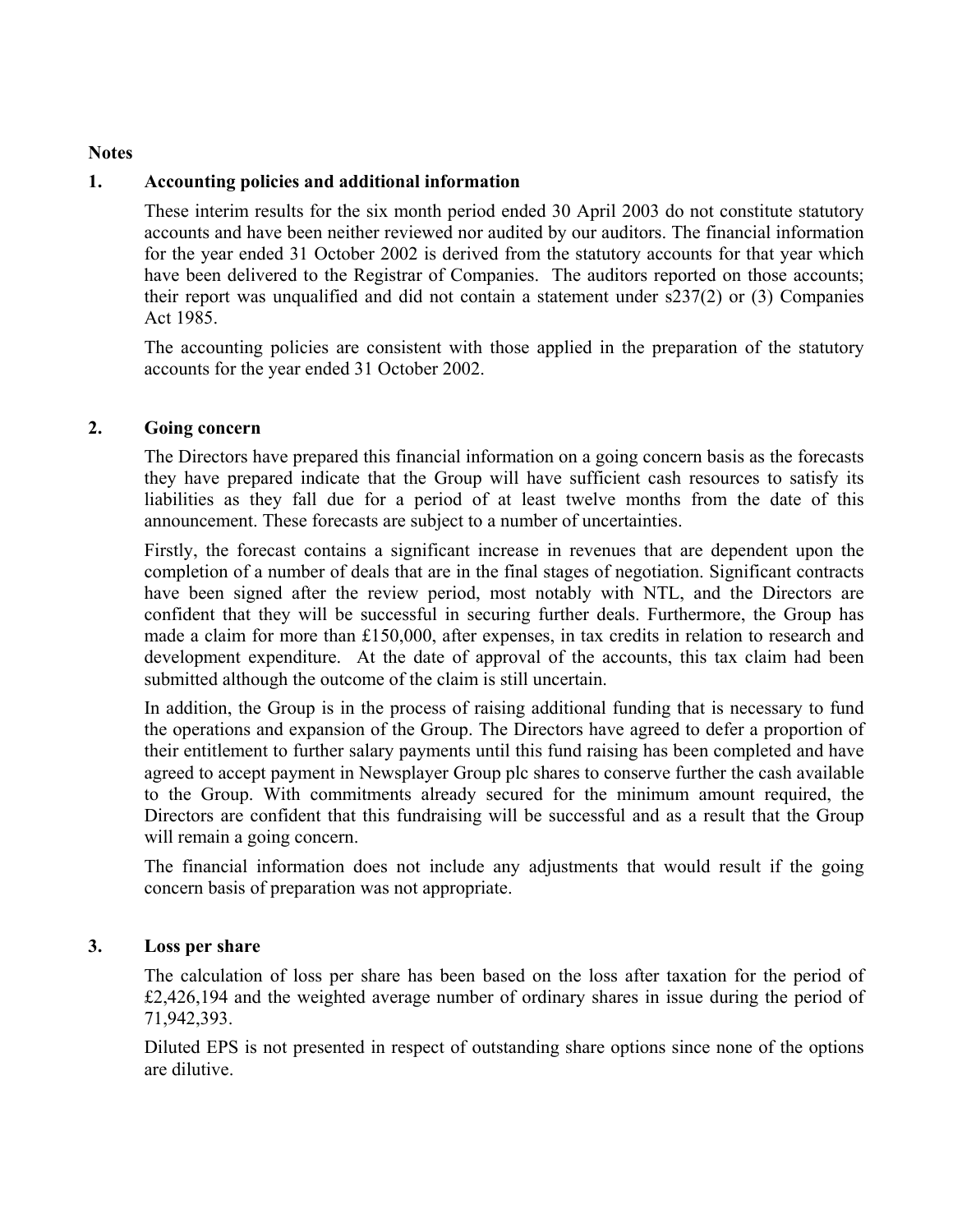## **4. Dividend**

The directors do not recommend the payment of a dividend for the period.

#### **5. Turnover**

Turnover comprises subscription income for access to the company's web sites, fees from licensing of media rights and licensing fees for software.

## **6. Prepayment write off and intangible asset impairment**

In June 2003 Management performed an impairment review of the intangible assets held by group. As a result of that review it was determined that certain intangible assets should be impaired due to insufficient future expected earnings relating to those assets. Consequently the intellectual property rights were impaired by £289,807.

In July 2003 a prepayment with Hollinger became non-recoverable due to timing restrictions on the use of the prepayment. As a result the total amount outstanding of £682,058 was written off.

### **7. Intangible fixed assets**

|                                                    | Goodwill  | Intellectual<br>Property | Total       |
|----------------------------------------------------|-----------|--------------------------|-------------|
|                                                    | £         | £                        | £           |
| Cost as at 1 November 2002 and at<br>30 April 2003 | 233,687   | 4,176,741                | 4,410,428   |
| Amortisation as at 1 November<br>2002              | (19, 474) | (1,663,499)              | (1,682,973) |
| Charge for the year                                | (14,693)  | (351, 331)               | (366, 024)  |
| Impairment                                         |           | (289, 807)               | (289, 807)  |
| Amortisation as at 30 April                        | (34, 167) | (2,304,637)              | (2,338,804) |
| Net book value as at 30 April 2003                 | 199,520   | 1,872,104                | 2,071,624   |
|                                                    |           |                          |             |
| Net book value as at 31 October                    |           |                          |             |
| 2002                                               | 214,213   | 2,513,242                | 2,727,455   |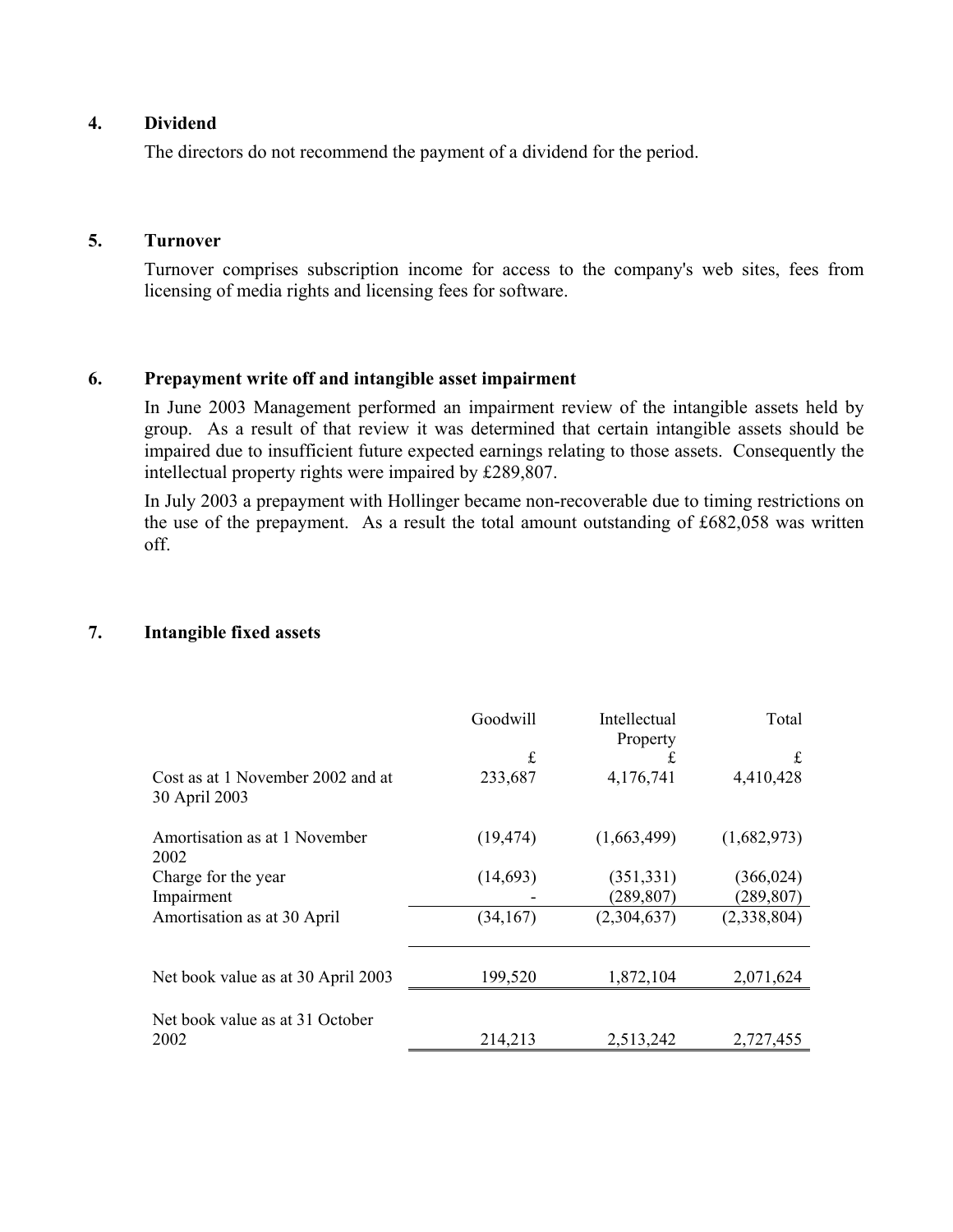# **8. Debtors**

|                                | At                | At                        |
|--------------------------------|-------------------|---------------------------|
|                                | $30th$ April 2003 | 31 <sup>st</sup> Oct 2002 |
|                                |                   |                           |
| Trade debtors                  | 61,491            | 64,866                    |
| Prepayments and accrued income | 50,813            | 750,023                   |
| Other debtors                  | 105,762           | 252,950                   |
| Total debtors                  | 218,066           | 1,067,839                 |

### **9. Creditors**

|                                                | At                | At                        |
|------------------------------------------------|-------------------|---------------------------|
|                                                | $30th$ April 2003 | 31 <sup>st</sup> Oct 2002 |
|                                                |                   |                           |
| Trade creditors                                | 199,284           | 89,670                    |
| Other creditors                                | 33,409            | 21,491                    |
| Accruals and deferred income                   | 327,362           | 231,188                   |
| Creditors falling due within one year          | 560,055           | 342,349                   |
| Creditors falling due after more than one year |                   |                           |
| (convertible loan)                             | 160,000           |                           |
| <b>Total creditors</b>                         | 720,055           | 342,349                   |

# **10. Changes in share capital**

There has been a total of 3,000,000 1p ordinary shares issued since 1 November 2002. These shares were issued as a part of the consideration in respect of an agreement with Hollinger Advertising. £150,000 cash was received in consideration for these shares.